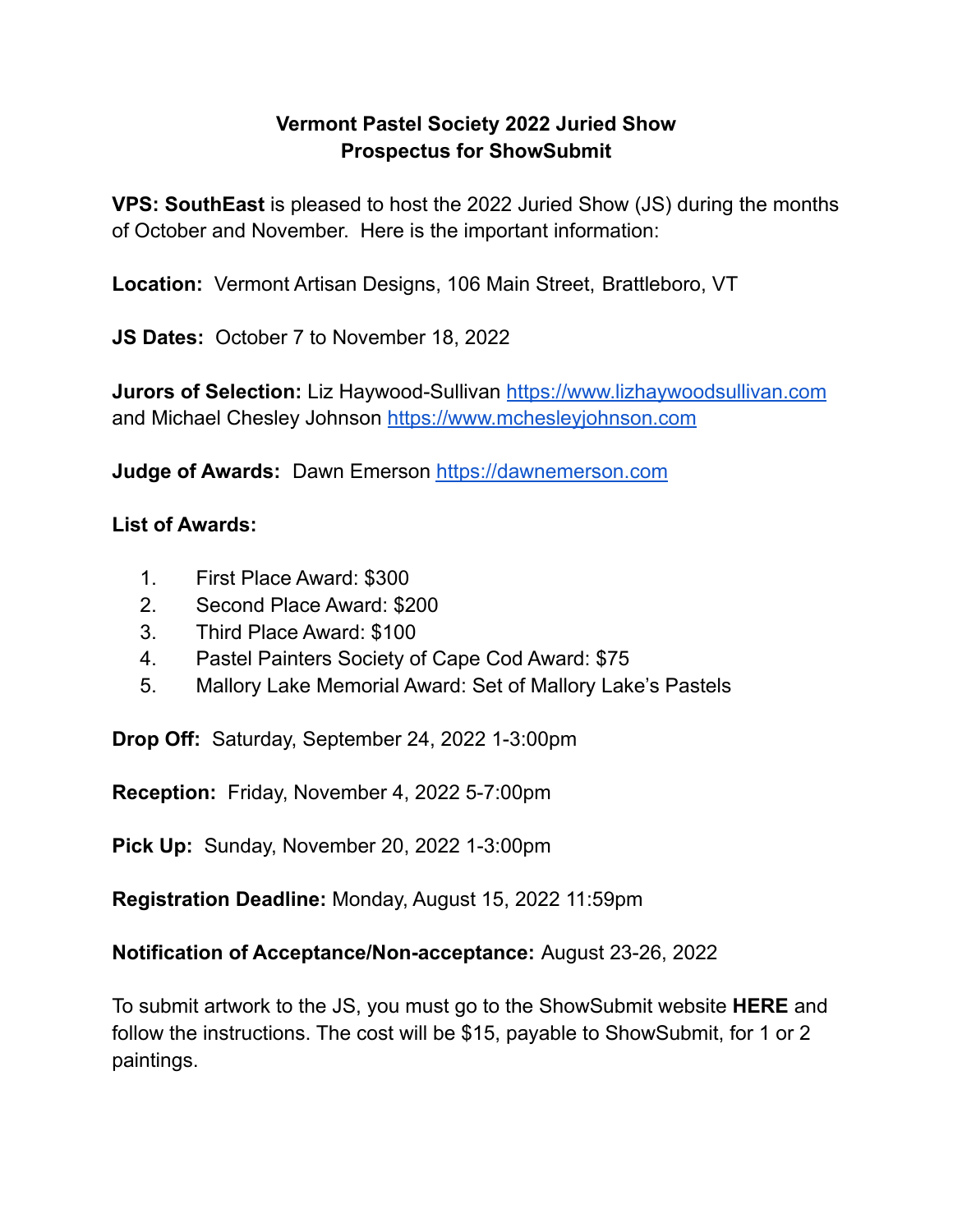You have until **Monday, August 15, 2022 11:59pm** to submit your artwork images. Once received, the pastel images submitted will be reviewed by two jurors who will select up to a total of 25-30 paintings, the number able to be hung in the venue this year.

**Eligibility:** Artwork requirements:

- at least 90% pastel (soft)
- original, not painted in a workshop or class
- completed within the last three years
- not exhibited in any previous VPS competition
- framed, labeled, and ready to hang from wire.

By submitting your work, you are agreeing to the terms established by Vermont Artisan Designs for exhibitions.

**Commission:** The gallery collects a 50% commission from all sold works. Members are allowed to submit NFS work, but you are highly encouraged to have your work for sale.

**Announcements and Public Relations:** Vermont Artisan Designs will create a press release to be distributed to local media outlets. Please share information about the JS on your social media. Hard-copy postcard invitations can be created at the exhibitor's request and expense.

**Artist Participation:** We encourage artists' participation by attending the JS opening reception.

**Liability:** By submitting images to ShowSubmit, artists are agreeing to the terms established by Vermont Artisan Designs for exhibitions and understand that the Vermont Pastel Society has no liability insurance for artwork in transition to and from the venue and while hanging in the venue. All risk for damage to or loss of artwork at the JS, as well as during transportation to or from the venue, is the responsibility of the artist.